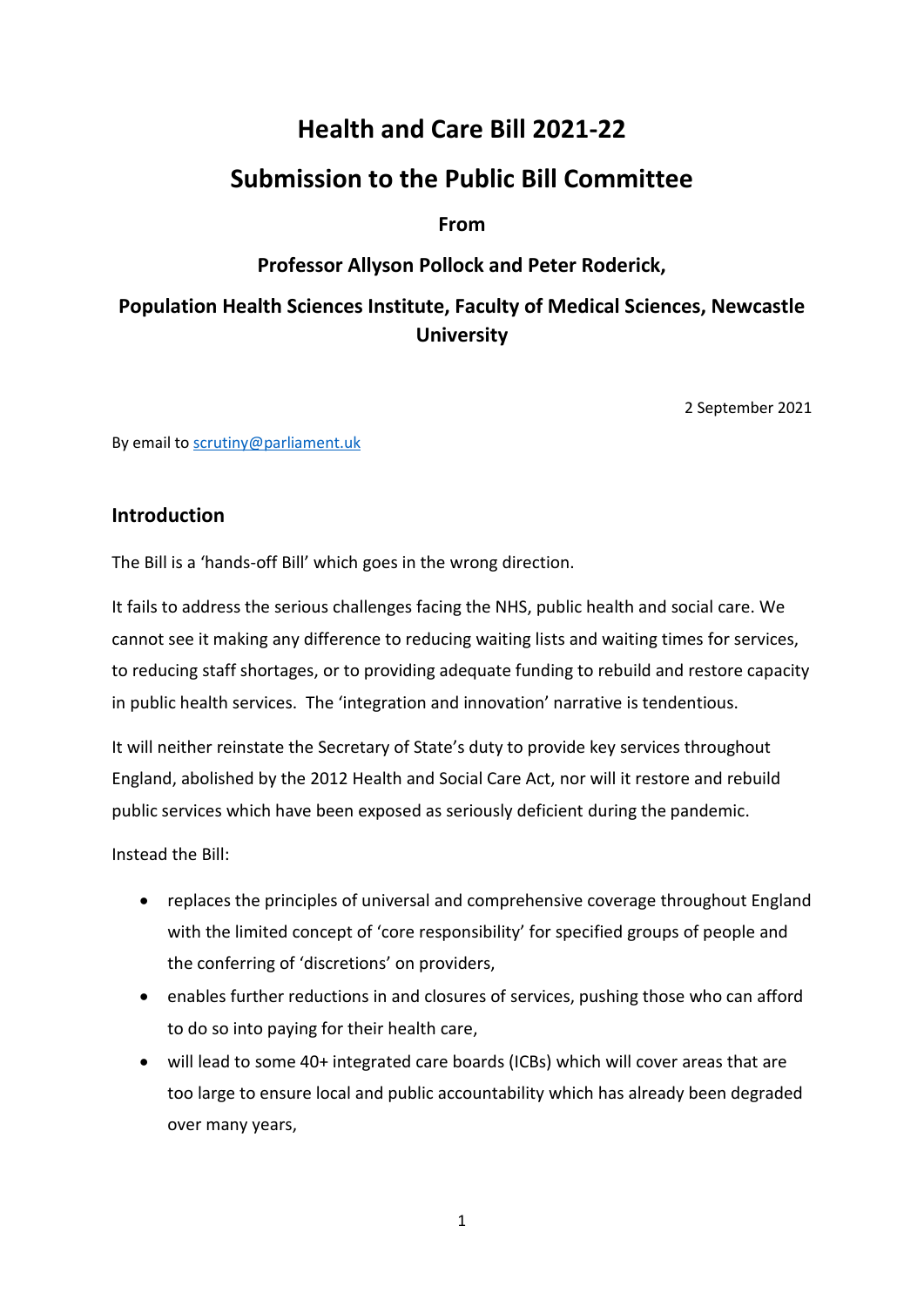- allows more privatisation and leakage of public money to shareholders with insufficient safeguards over how that money is used,
- will lead to greater variation in provision, access to and levels of services,
- allows private companies to make decisions on allocating public expenditure through their membership of ICBs,
- reduces provision and access to medical services and emergency services,
- further undermines the rights to life and health, and
- conflicts with the NHS constitution.

We urge MPs to oppose it.

Our submission is made in response t[o the invitation](https://www.parliament.uk/business/news/2021/july/have-your-say-on-the-health-and-care-bill/) of 15 July 2021 on Parliament's website, and in light of the function of the Public Bill Committee, in the hope that some of the Bill's most damaging aspects may be ameliorated. It follows as far as possible the order in which the provisions of the Bill would be considered pursuant to the proposed motion of Edward Argar as contained in [this Amendment Paper.](https://publications.parliament.uk/pa/bills/cbill/58-02/0140/amend/health_rm_pbc_0723.pdf)

In particular, our submission includes suggested amendments aimed at ensuring that:

- the NHS in England is a public service, not a market *(see Before Clause 1; page 3),*
- an effective framework for providing comprehensive services is in place *(see Clause 15, Clause 16 and Schedule 3, and Clause 18; pages 9-14),*
- companies are excluded from membership of Integrated Care Boards and Integrated Care Partnerships *(see Clause 13 and Schedule 2, and Clause 20; pages 4-5, 16),*
- ICBs and ICPs must operate transparently (see *Clause 13, After Clause 13, Clause 19, Clause 20 and Clause 25 and Schedule 4; pages 4-7, 17, 18),*
- further loss of local accountability is prevented *(see Clause 19 and Clause 38 and Schedule 10A; pages 15, 19),* and
- the risk of further privatisation is reduced (*see Clause 16 and Schedule 3, and Clause 68; pages 11-13, 20).*

A PowerPoint file which contains screenshots of section 3(1) of the NHS Acts since 1946, and Clause 15 of the Bill, is also attached.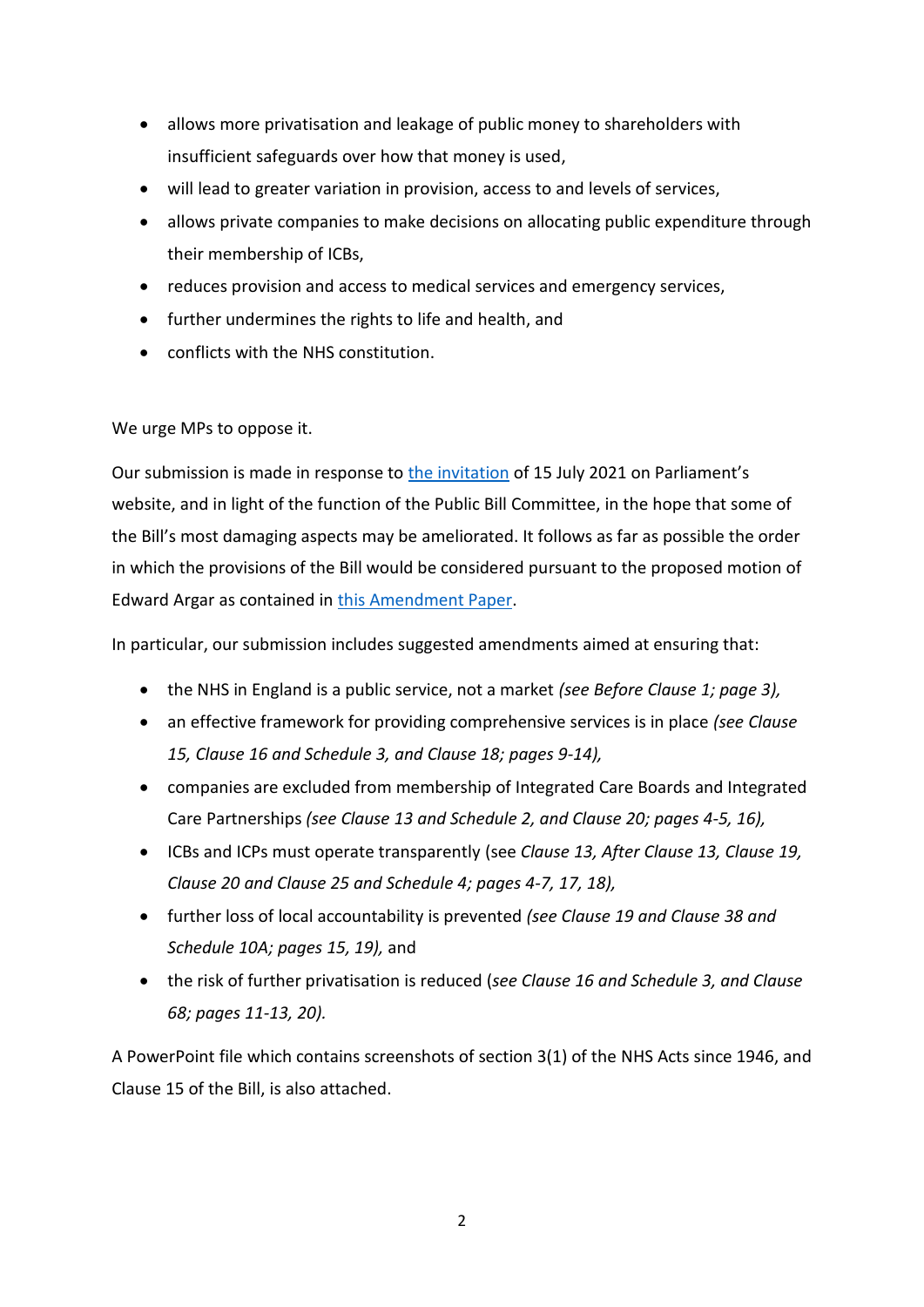#### **Before Clause 1 – duties of the Secretary of State**

The Bill would leave intac[t section 1](https://www.legislation.gov.uk/ukpga/2006/41/section/1) of the NHS Act 2006 as substituted by the Health and Social Care Act 2012, which lays the foundation for a market system in the NHS in England.

As former Labour MP, David Lock Q[C said in 2019](http://data.parliament.uk/writtenevidence/committeeevidence.svc/evidencedocument/health-and-social-care-committee/nhs-longterm-plan-legislative-proposals/oral/101550.html): "The big picture is that you have a market system. If you do not want a market system and you want to run a public service, you need a different form of legal structure."

We submit that the NHS in England should be run as a public system, as it is in the rest of the UK and used to be in England.

The foundation for a public system was removed by the Health and Social Care Act 2012. It had already been weakened by section 1 of the 2006 NHS Act, and should be reinstated, as it wa[s in the](https://www.legislation.gov.uk/ukpga/1977/49/section/1/enacted)  [NHS Act 1977.](https://www.legislation.gov.uk/ukpga/1977/49/section/1/enacted)<sup>1</sup> This would bring the founding provision for the NHS in England, in line with the founding provision in [Scotland,](https://www.legislation.gov.uk/ukpga/1978/29/section/1) i[n Wales](https://www.legislation.gov.uk/ukpga/2006/42/section/1) and i[n Northern Ireland.](https://www.legislation.gov.uk/nia/2009/1/crossheading/departments-role-in-promoting-and-providing-health-and-social-care)

If ICBs are to be established by the Bill in England, an additional sub-section can be inserted to make clear that the Secretary of State may delegate to ICBs the duty to provide or secure the effective provision of services in accordance with that Act.

We suggest the following amendment to the Bill:

#### **Amendment – duties of the Secretary of State**

At the start of the Bill, insert-

**.** 

*Duties of the Secretary of State*

**1 Secretary of State's duties as to the health service**

For section 1 of the National Health Service Act 2006 (Secretary of State's duty to promote comprehensive health service) substitute—

#### **"1 Secretary of State's duties as to the health service**

(1) It shall be the duty of the Secretary of State to promote in England a comprehensive health service designed to secure improvement—

(a) in the physical and mental health of the people of England, and

(b) in the prevention, diagnosis and treatment of illness,

and for that purpose to provide or secure the effective provision of services in accordance with this Act.

(2) The services so provided must be free of charge except in so far as the making and recovery of charges is expressly provided for, by or under any enactment, whenever passed.

(3) The Secretary of State may delegate the duty to provide or secure the effective provision of services in accordance with this Act to integrated care boards established under this Act."

<sup>&</sup>lt;sup>1</sup> The main differences between section 1 in the 2006 Act and in the 1977 Act are that the duty to provide or secure 'effective' provision in the latter was omitted in the former, and that that duty was de-coupled from the duty to promote a comprehensive service by placing it in a separate sub-section.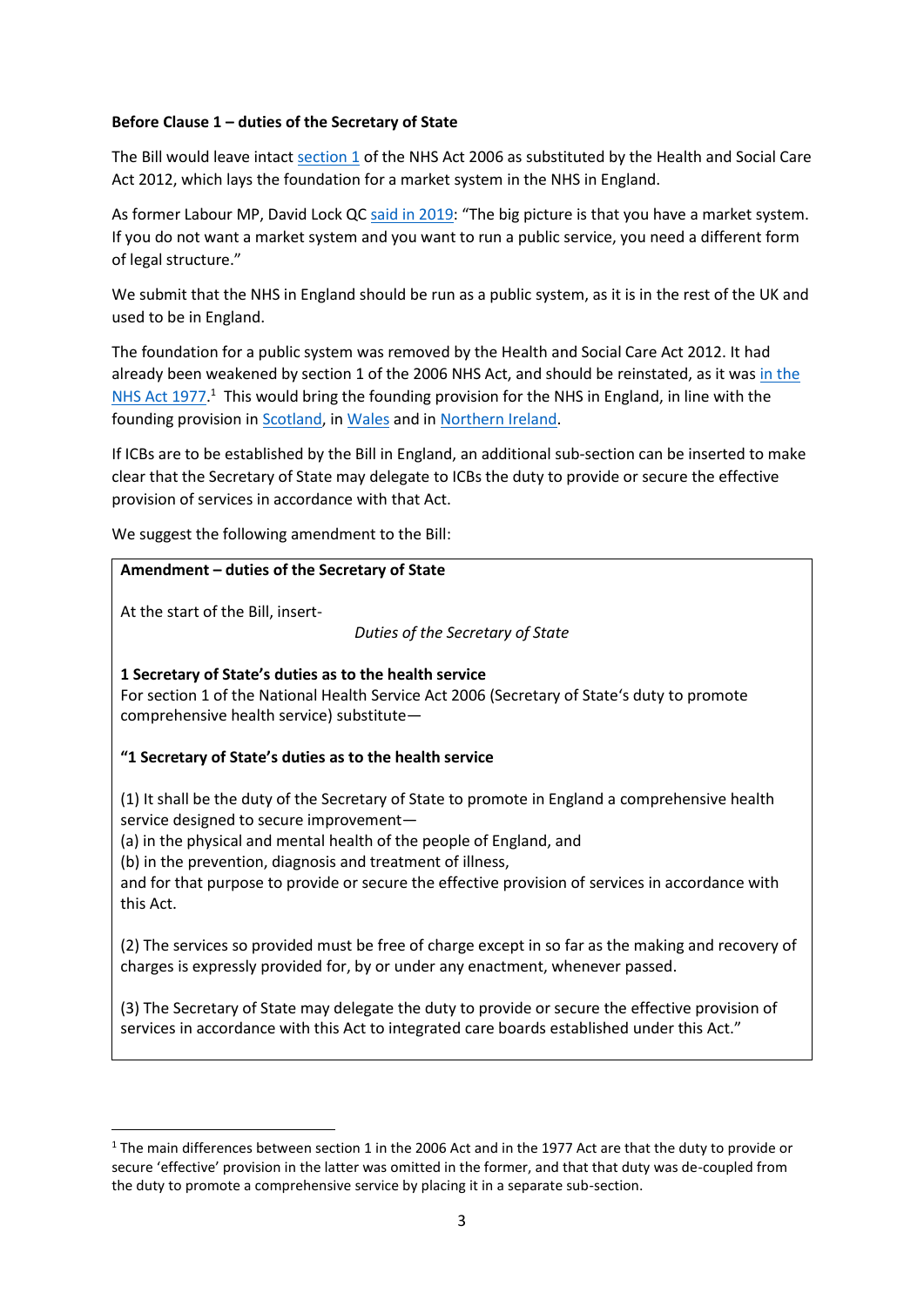#### **Clause 12 – Role of integrated care boards**

We submit that the general function of an ICB should be performed as a delegation of the duty of the Secretary of State to provide or secure provision of services under a reinstated section 1 of the NHS Act 2006. Section 1I of the NHS Act 2006 should reflect this.

#### **Clause 13 – Establishment of integrated care boards**

New section 14Z25 of the 2006 Act would give NHS England (NHSE) the duty to establish ICBs by making orders. This should be the duty of the Secretary of State. It gives too much undemocratic power to NHSE.

The number of ICBs is not specified in the Bill. There are currently [42 non-statutory Integrated Care](https://www.england.nhs.uk/integratedcare/integrated-care-in-your-area/)  [Systems](https://www.england.nhs.uk/integratedcare/integrated-care-in-your-area/) across England. They cover typically a population of over 1 million, covering several local authorities, which is much too big to ensure local accountability. According to the Explanatory Notes, each ICB "will have the ability to exercise its functions through place-based committees" (para. 38), yet the Bill does not recognise these more local structures.

An ICB must have a constitution (s.14Z25 and new Schedule 1B, inserted by Schedule 2 of the Bill).

The constitution must specify the name of the ICB and the area for which it is established. There is no requirement for the name to begin with "NHS" in capital letters, and no provision (as there is in the current NHS Act for CCGs) for the ICB name to comply with prescribed requirements. One of those requirements for CCGs is that its name [must begin with "NHS"](https://www.legislation.gov.uk/uksi/2012/1631/regulation/4/made) in capital letters.

An ICB will consist of a chair appointed by NHSE and approved by the Secretary of State; a chief executive appointed by the chair with NHSE's approval; one member jointly nominated by (i) NHS trusts and foundation trusts, (ii) providers of primary medical services, and (iii) by the local authorities in the ICB area; and anybody else, including private companies, in accordance with the ICB's constitution and any regulations. Unlike for CCGs, an ICB constitution will not have to specify its members.

NHSE has stated that "All members of the [ICB] will have shared corporate accountability for delivery of the functions and duties of the ICS". If representatives of private companies are members of ICBs, sharing this accountability will conflict with th[e legal duties of company directors,](https://www.legislation.gov.uk/ukpga/2006/46/part/10/chapter/2) in particular the duty to:

"act in the way he considers, in good faith, would be most likely to promote the success of the company for the benefit of its members as a whole."

It also conflicts with the first of the seven **Principles of Public Life (the Nolan principles)**, namely 'selflessness':

"Holders of public office should act solely in terms of the public interest."

The constitution must specify arrangements for exercising the ICB's functions, and this may include committees and sub-committees. These committees may consist entirely of, or include, persons who are not members or employees of the ICB – such as private companies.

Conflicts of interest will frequently occur, and are more likely to do so than in the case of CCGs presently. This will be the case even if private companies are excluded from membership. But the Bill does not require them to be prevented, and does not require a register of conflicts of interest to be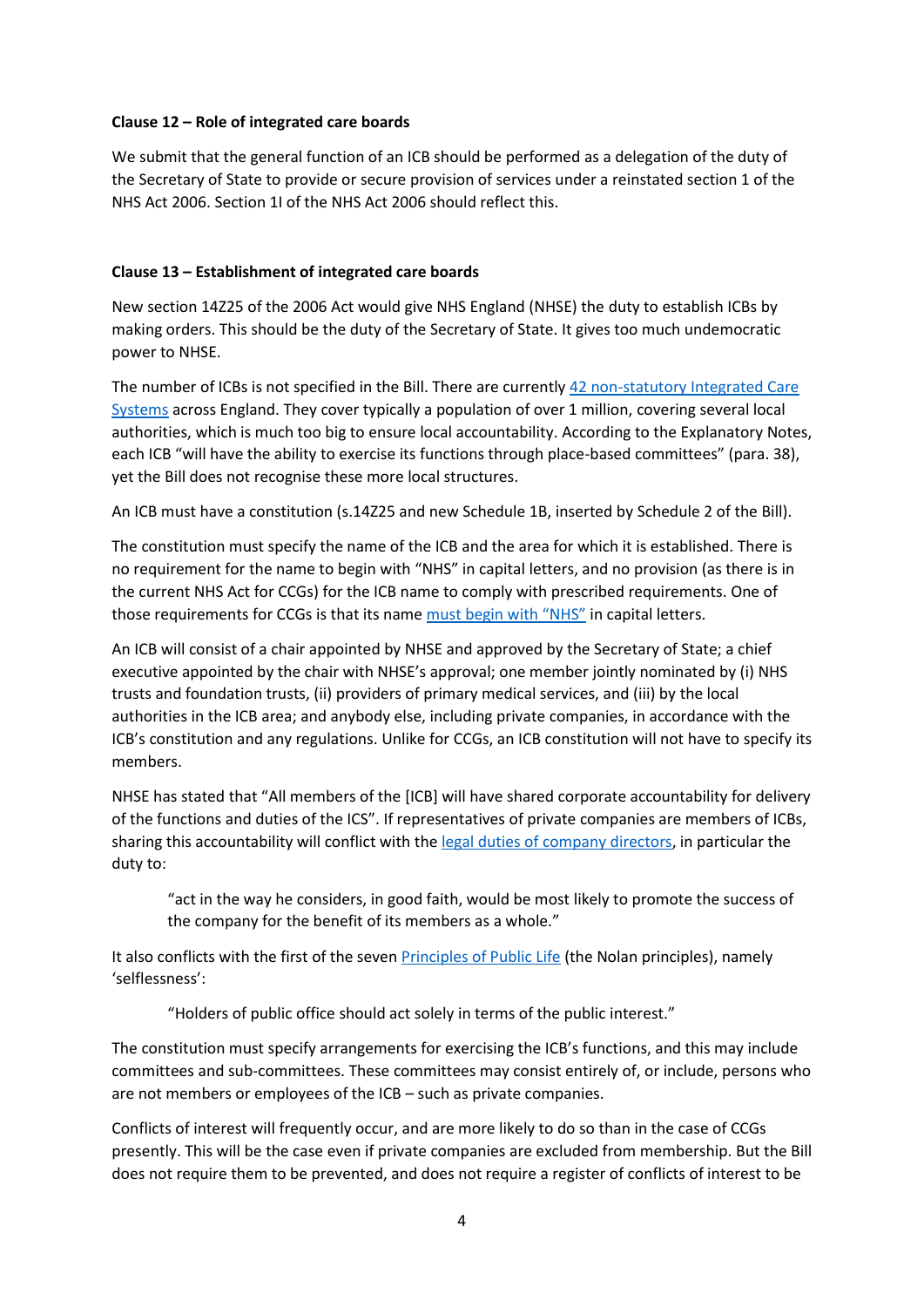proactively published. The concept of 'affecting the integrity of the ICB's decision-making processes', proposed in new section 14Z30(4), is much too vague to provide any confidence that conflicts will be avoided.

We submit that the Bill should establish place-based committees as statutory bodies in order to ensure better local accountability.

We also submit that ICBs should to be named as "NHS ICBs", their constitutions should specify their members, private companies should not be permitted to be members of ICBs or to sit on their committees or sub-committees, conflicts of interests should be prevented from arising and a register of conflicts of interest should be proactively published.

We suggest the following 5 amendments:

| $\alpha$ . Suppose the following 3 unichanteries                                                                                                                                                     |
|------------------------------------------------------------------------------------------------------------------------------------------------------------------------------------------------------|
| In Clause 13                                                                                                                                                                                         |
| Insert after subsection (4) of section 14Z25 of the NHS Act 2006-                                                                                                                                    |
| "(4A) Members of an integrated care board, or of its committees and sub-committees,<br>shall not include any individual who is an officer or employee of a company, or who<br>represents a company." |
| Insert after subsection (1) of section 14Z30 of the NHS Act 2006–                                                                                                                                    |
| "(1A) No person mentioned in subsection (1) shall perform, or participate in performing,<br>any function where that person has or potentially has a conflict of interest."                           |
| In subsection (2) of section 14Z30 of the NHS Act 2006, delete the words "or make arrangements<br>to ensure that members of the public have access to the registers on request".                     |
| In Schedule2                                                                                                                                                                                         |
| Delete ", and" at the end of paragraph 2(a) of Schedule 1B of the NHS Act 2006, and insert—<br>"(aa) the members of the board, and"                                                                  |
| Insert after paragraph 2 of Schedule 1B of the NHS Act 2006-<br>"2A. The name of the integrated care board must comply with such requirements as may<br>be prescribed."                              |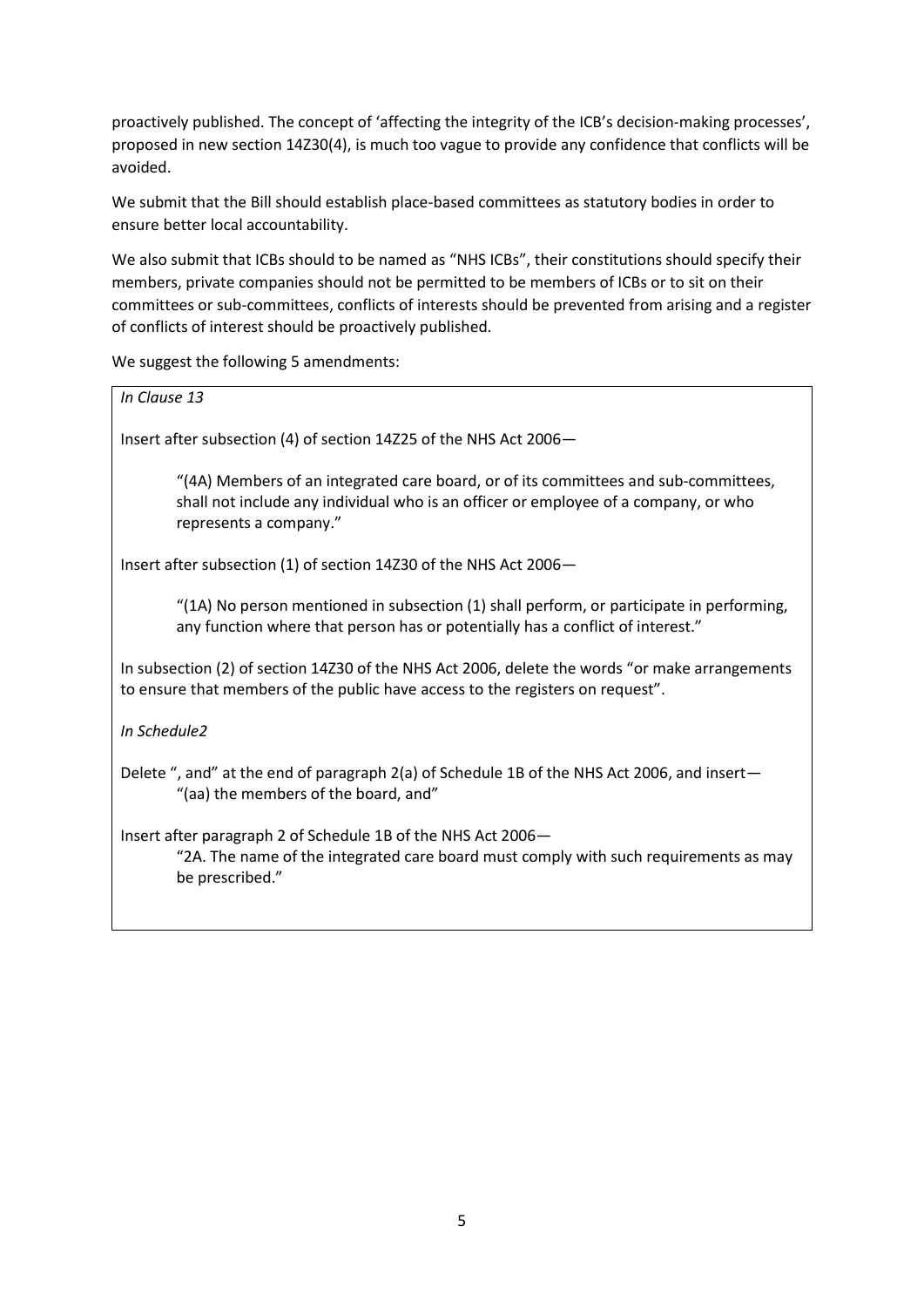#### **After Clause 13 – access to ICB meeting and documents**

At present, Schedule 4, paragraph 3 of the Bill adds ICBs to the list of bodies to which the Public Bodies (Admission to Meetings) Act 1960 applies. This list currently includes other bodies such as NHSE, NHS Digital, the CQC and NICE. There is an obligation under this Act for meetings to be open to the public, though the body can by resolution say otherwise "whenever publicity would be prejudicial to the public interest by reason of the confidential nature of the business to be transacted or for other special reasons stated in the resolution and arising from the nature of that business or of the proceedings". One such 'special reason' may be where there will be or has been lobbying for private interests - i.e., where there is a "need to receive or consider recommendations or advice from sources other than members, committees or sub-committees of the body".

The press are entitled to ask for and be provided with copies of the agenda (but not members of the public), and may, but do not have to be given, copies of reports and other documents.

The Act only applies to committees if they "consist of or include all members of the body", which will presumably mean that ICB committees and sub-committees will not be covered.

CCGs are not subject to the 1960 Act. Their constitutions must (i) "specify the arrangements made by the [CCG] for securing that there is transparency about the decisions of the group and the manner in which they are made" in general, and must (ii) specifically do so as regards decisions of the governing body, and (iii) the arrangements "must include provision for meetings of governing bodies to be open to the public, except where the [CCG] considers that it would not be in the public interest to permit members of the public to attend a meeting or part of a meeting." Only (i) will apply to ICB constitutions.

The most extensive rights the public have in relation to the meetings and documents of public bodies are in relation to local authorities under [Part VA of the Local Government Act 1972.](https://www.legislation.gov.uk/ukpga/1972/70/part/VA)

We therefore suggest the following amendment which would make ICBs subject to the same provisions on access to meetings and documents that apply to principal councils; and require online access to meetings. They would also strengthen the ability of the public to make deputations.

After Clause 13, insert—

#### **"13A. Meetings and documents of integrated care boards**

"(1) The National Health Service Act 2006 is amended as follows.

(2) After section 14Z30 (inserted by section 13 of this Act) insert—

**14Z30A. Access to meetings and documents of integrated care boards, their committees and sub-committees**

(1) The provisions of Part VA of the Local Government Act 1972 (Access to Meetings and Documents of Certain Authorities, Committees and Sub-Committees) shall apply to an integrated care board, its committees and sub-committees, as they do to a principal council and its committees and sub-committees.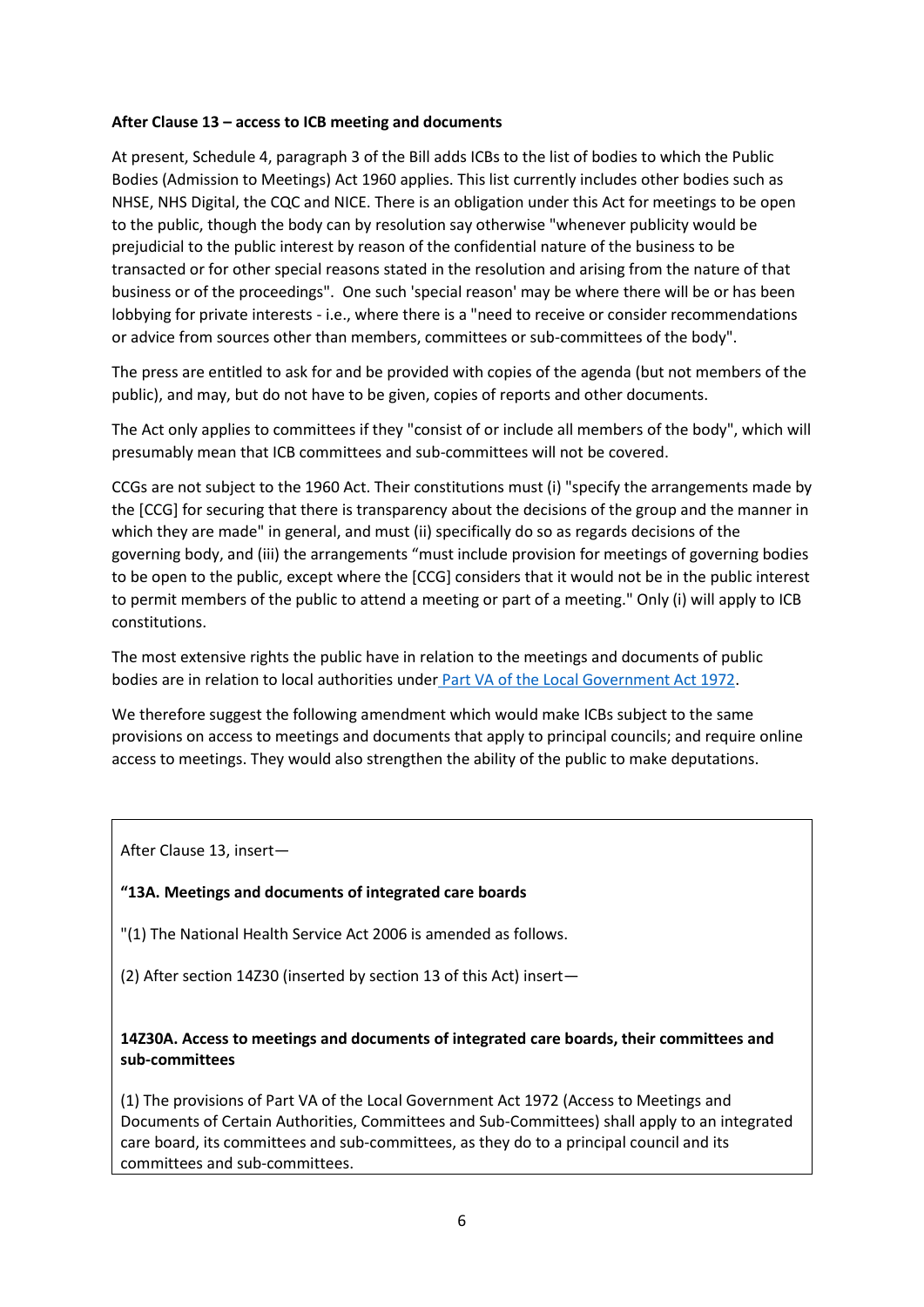(2) The meetings of an integrated care board, its committees and sub-committees shall be shall be open to the public online, streamed live online, and recordings shall be accessible online to the public after the meetings.

(3) An integrated care board shall ensure that members of the public are able to request and make deputations to pose questions and to make presentations at meetings of the board, its committees and sub-committees, and to receive oral and written responses.""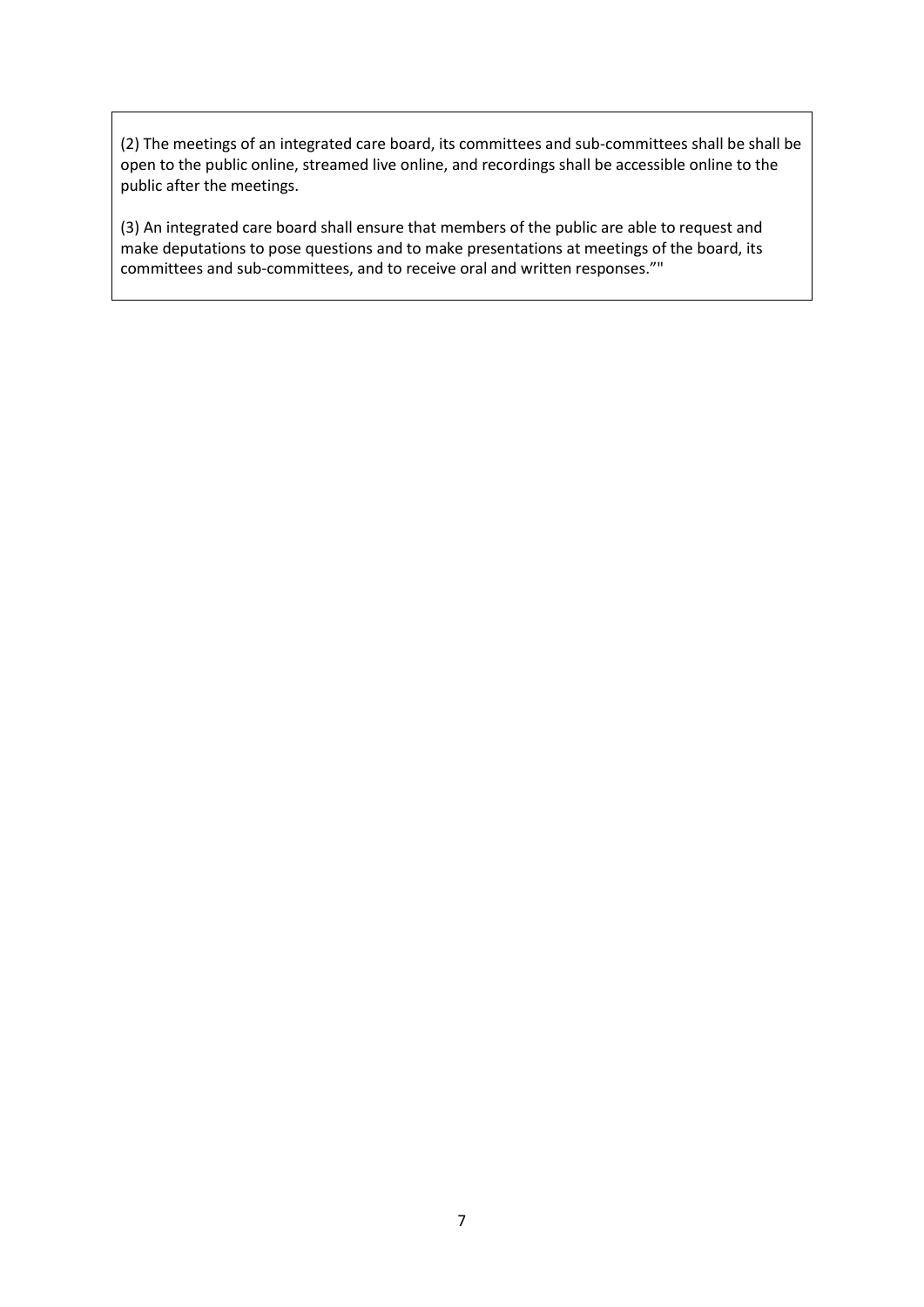#### **Clause 14 - People for whom integrated care boards have responsibility**

The title of this clause is misleading, and its contents unclear and unexplained.

In 2012, the duty on each CCG was to arrange provision of key services "for persons for whom it has responsibility". This term was defined in the primary legislation as persons provided with primary medical services by a CCG member and others who usually reside in the CCG's area and are not provided with such services by a CCG member, with powers for the Secretary of State both to add and to exclude persons.

Under a new s.14Z31, NHSE would make rules for determining "the *group of people* for whom each [ICB] has *core* responsibility" (emphases added). This evokes [the US definition](https://www.law.cornell.edu/uscode/text/42/300e) of a health maintenance organisation which provides "basic and supplemental health services to its members."

According to the Bill, those rules must ensure that everyone who is provided with NHS primary medical services, and everyone who is usually resident in England and is not provided with NHS primary medical services, is allocated to at least one group, subject to any exceptions made by regulations. There would be no requirement of residence in the ICB area. The ICB must then arrange provision of key services for the group of people allocated to the ICB by NHSE's rules, and such other people as may be prescribed (clause 15, inserting a new section 3 into the 2006 Act).

Why the concept of "core" responsibility has been introduced is not explained, and its meaning is unclear. It appears that the need for the concept arises because NHSE is to be given the power to allocate people to groups and thus to ICBs. There is no indication of how this must be done, why people can be allocated to more than one group and no mention of a right of appeal. It is no longer possible for people to know, on the face of the legislation, who is responsible to them for arranging the key services in section 3. We submit that Parliament should not give NHSE this power.

Bizarrely, subsection (4) of new section 14Z31 proposes to give the Secretary of State a power to replace section 14Z31 with a new section which would provide that "the group of people for whom an [ICB] has core responsibility are to the people who usually reside in its area", subject to prescribed exceptions. Why is this exceptional power to amend primary legislation needed? Why is residence in the ICB area not the starting basis for ICB responsibility and the basis for service provision for local residents?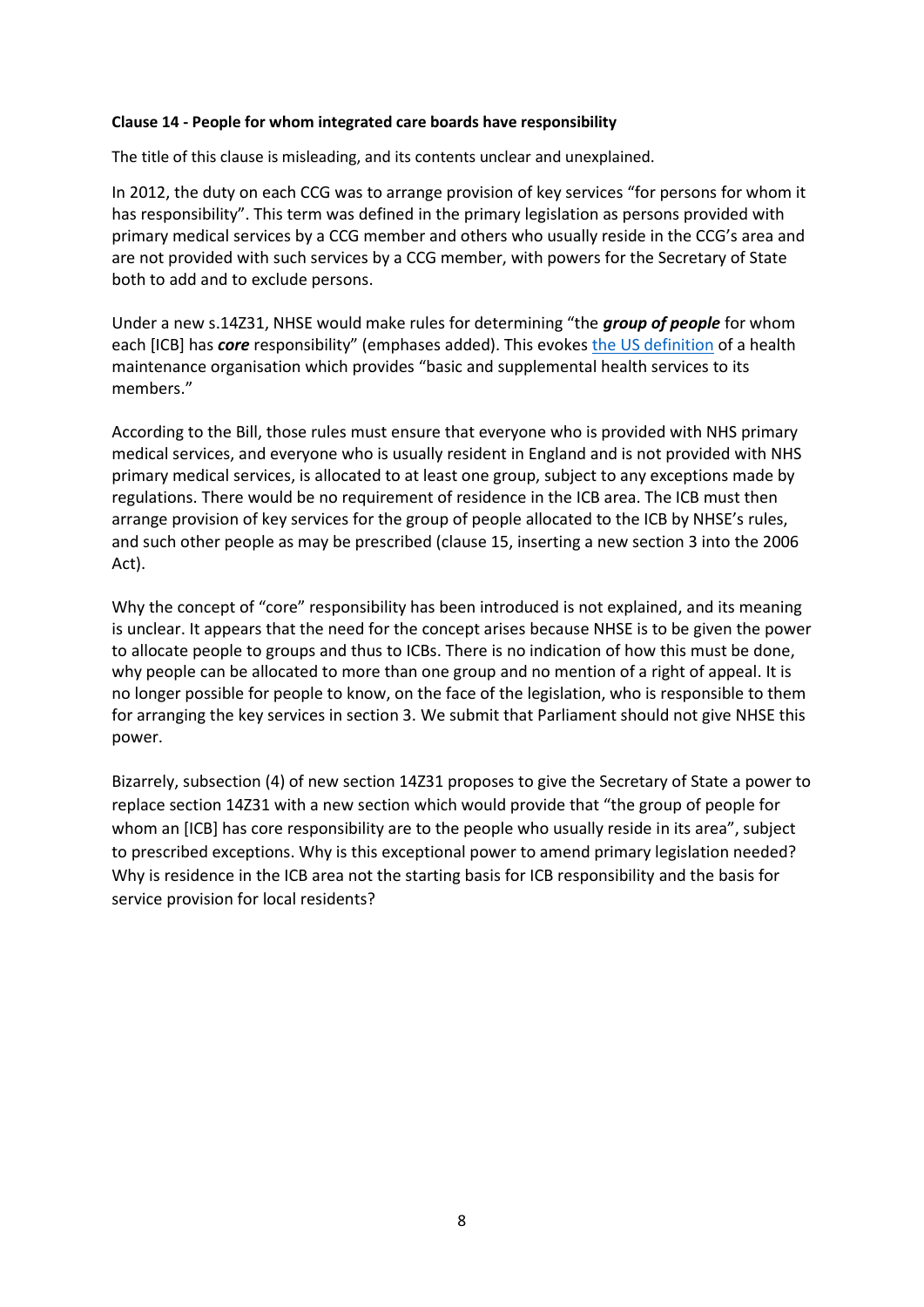#### **Clause 15 - Commissioning hospital and other health services**

Clause 15 raises some of the most worrying points of detail in the Bill. Its title is misleading.

The government had a qualified legal duty to provide hospital medical services "throughout England" from 1946 until 2012.<sup>2</sup> Under the Health and Social Care Act 2012, this duty was repealed and 200+ clinical commissioning groups (CCGs) were given a duty to arrange provision of medical, and other key services and facilities, such as nursing and ambulance services, and hospital and other accommodation.

Under the Bill, the duty to arrange provision of these services and facilities will pass to some 42 ICBs under an amended s.3 of the NHS Act 2006, but excluding medical services.

Ophthalmic services, included in section 3 since 1977, would also be excluded.

In addition, the Bill would remove the provision in the current section 3(1C) aimed at ensuring that emergency services are provided for everyone present in the commissioner's area, which is operationalised and supplemented in the NHS Commissioning Board and Clinical Commissioning Groups (Responsibilities and Standing Rules[\) Regulations 2012](https://www.legislation.gov.uk/uksi/2012/2996/schedule/1/paragraph/2) (where it extends to ambulance and accident as well as to emergency services).

We suggest the following 3 amendments to Clause 15 of the Bill to rectify these omissions:

*In Clause 15*

**.** 

insert after paragraph (b) of subsection 3(1) of the NHS Act 2006—

"(c) medical services other than primary medical services (for primary medical services, see Part 4),"

before "nursing" in paragraph (d) of subsection 3(1), insert "ophthalmic,", and

remove "and" at the end of paragraph (a) of subsection 3(2) of the NHS Act 2006, and insert—

"(b) every person present in its area in relation to accident and emergency and ambulance services, and"

Moreover, these omissions should be seen in the light of the Bill – in four instances - containing provisions to permit contracts to give the service providers "discretions…in relation to anything to be provided under the" contracts.

These provisions apply to contracts for all services listed in section 3 as modified by Clause 15, as well as for primary medical services (such as Alternative Provider Medical Services), general medical services, personal medical services and services commissioned by NHSE.

They would allow providers under contracts in effect to overrule the statutory regime – already weakened by Clause 15 –as well as to clearly contradict [the NHS Constitution](https://www.gov.uk/government/publications/the-nhs-constitution-for-england/the-nhs-constitution-for-england) which states that:

<sup>&</sup>lt;sup>2</sup> Screenshots of the provisions of section 3 of the various NHS Acts since 1946 are included in the powerpoint file submitted to the Public Bill Committee with this submission.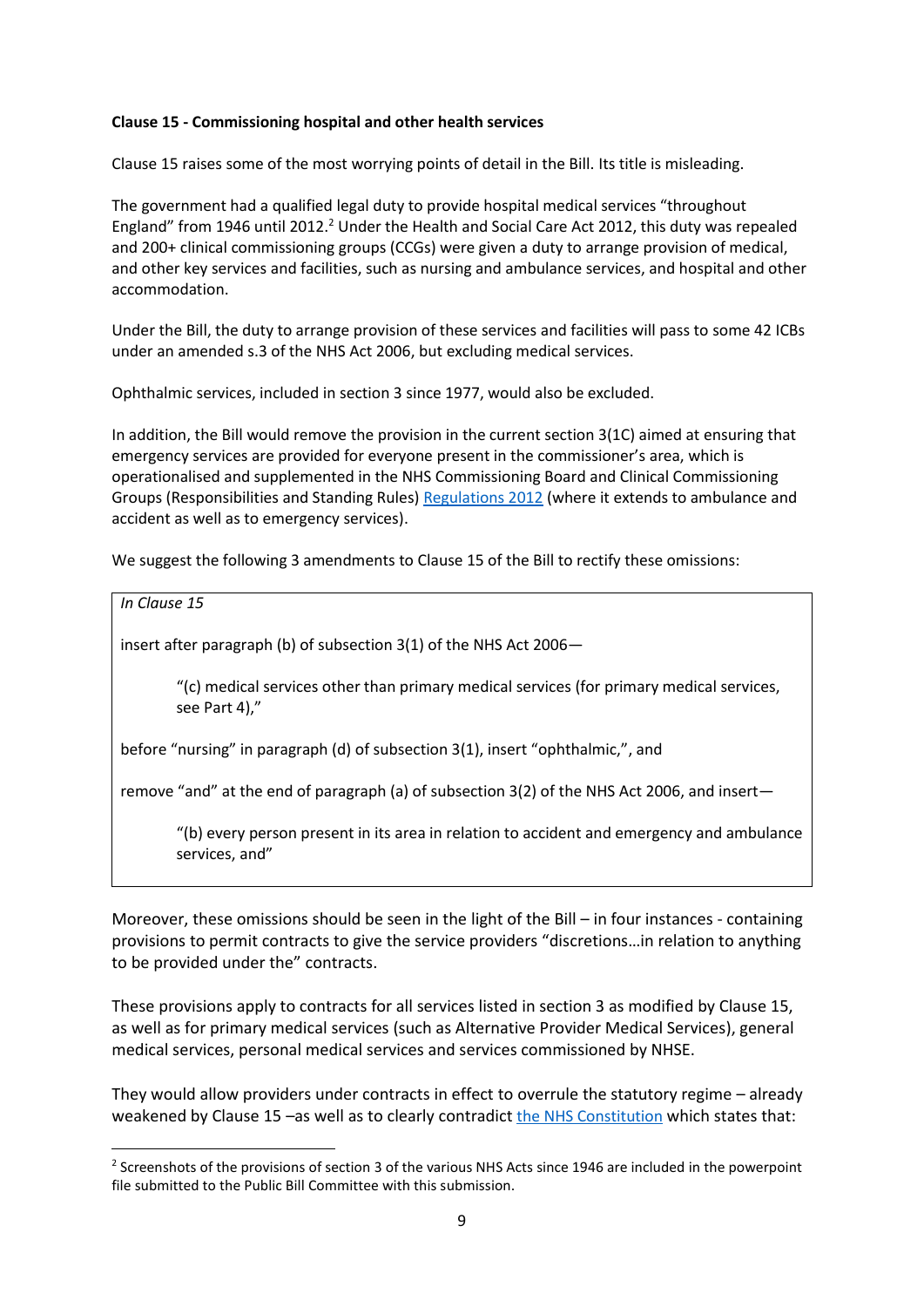"You have the right to receive care and treatment that is appropriate to you, meets your needs and reflects your preferences".

Section 3 is a fundamental part of the NHS framework, and the combined effect of the omissions in Clause 15, and of the 'discretions' which may be afforded to providers would also undermine the State's duty to provide an effective framework as part of the positive obligation to secure the right to life under the Human Rights Act 1998 and the European Convention on Human Rights to which the Joint Human Rights Committee drew attention in its [2019-21 7th report](https://publications.parliament.uk/pa/jt5801/jtselect/jtrights/265/26507.htm#_idTextAnchor037) (The Government's response to COVID-19: human rights implications, paragraph 65).

We therefore suggest below amendments to Schedule 3 (see Clause 16) and Clause 18 to remove these 'discretions'.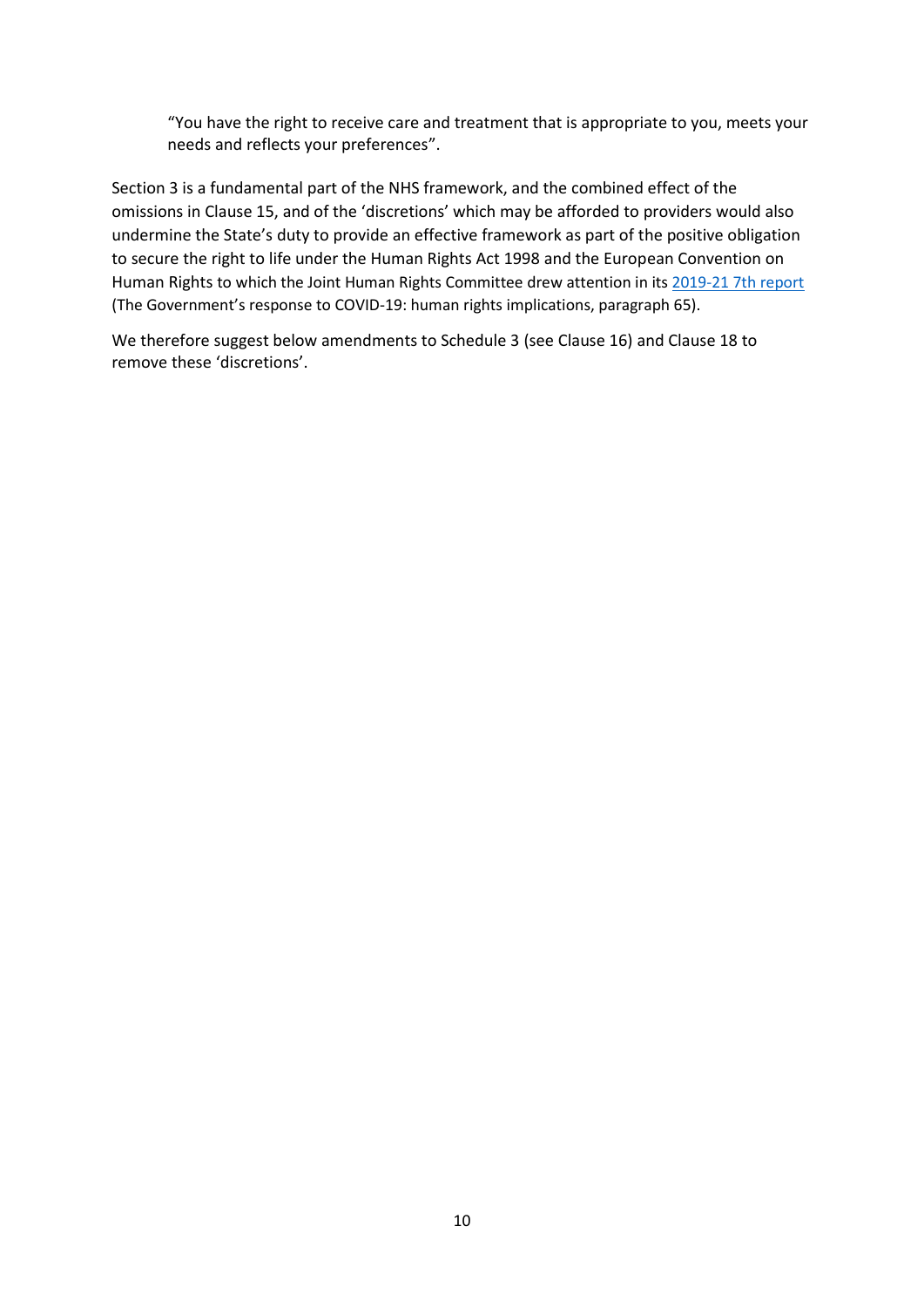#### **Clause 16 and Schedule 3, Part 1 - Commissioning primary care services etc.**

Schedule 3, Part 1 contains provisions to permit contracts to give the providers of primary medical services (such as Alternative Provider Medical Services), general medical services, personal medical services and services commissioned by NHSE "discretions…in relation to anything to be provided under" their contracts. (Clause 18 does the same for providers of s.3 services.)

They would allow providers' contracts in effect to overrule the statutory regime – already weakened by Clause 15 –as well as to contradict the NHS Constitution and to undermine the State's duty to provide an effective framework as part of the positive obligation to secure the right to life (see further above under Clause 15).

We suggest the following amendments to Schedule 3, Part 1:

In paragraph 3 of Schedule 3, Part 1, inserting a new section 83(4) into the National Health Service Act 2006—

"Omit new section 83(4)."

In paragraph 4 of Schedule 3, Part 1, inserting a new section 84(4B) into the National Health Service Act 2006—

"Omit new section 84(4B)."

In paragraph 9 of Schedule 3, Part 1, inserting a new section 92(5A) into the National Health Service Act 2006—

"Omit new section 92(5A)."

#### *Abolition of APMS contracts*

When the NHS was set up under the NHS Act 1946, arrangements were made with medical practitioners to provide personal medical services to people in the local area. These services were described as 'general medical services' (GMS). Following national negotiations, 'terms of service' were set out in regulations and incorporated into the arrangements. There was no contract in the legal sense of a tradeable asset which could be passed on to others, for example through assignment or sub-contracting; and the word 'contract' did not appear anywhere in the primary or secondary legislation.

One of the final statutes enacted under the Major government was the NHS (Primary Care) Act 1997. It introduced 'pilot schemes' for more locally flexible 'personal medical services (PMS) agreements'. These could be made between a health authority (in England and Wales) and a number of eligible persons, including GPs and NHS trusts, but also companies limited by shares where the shares were held by a trust or GPs.

In 2003 the Health and Social Care (Community Health and Standards) Act introduced contracts. As well as having the duty to provide or secure provision of primary medical services within their area, and a power to provide such services directly, Primary Care Trusts were also given the power to make arrangements for their provision, and in particular to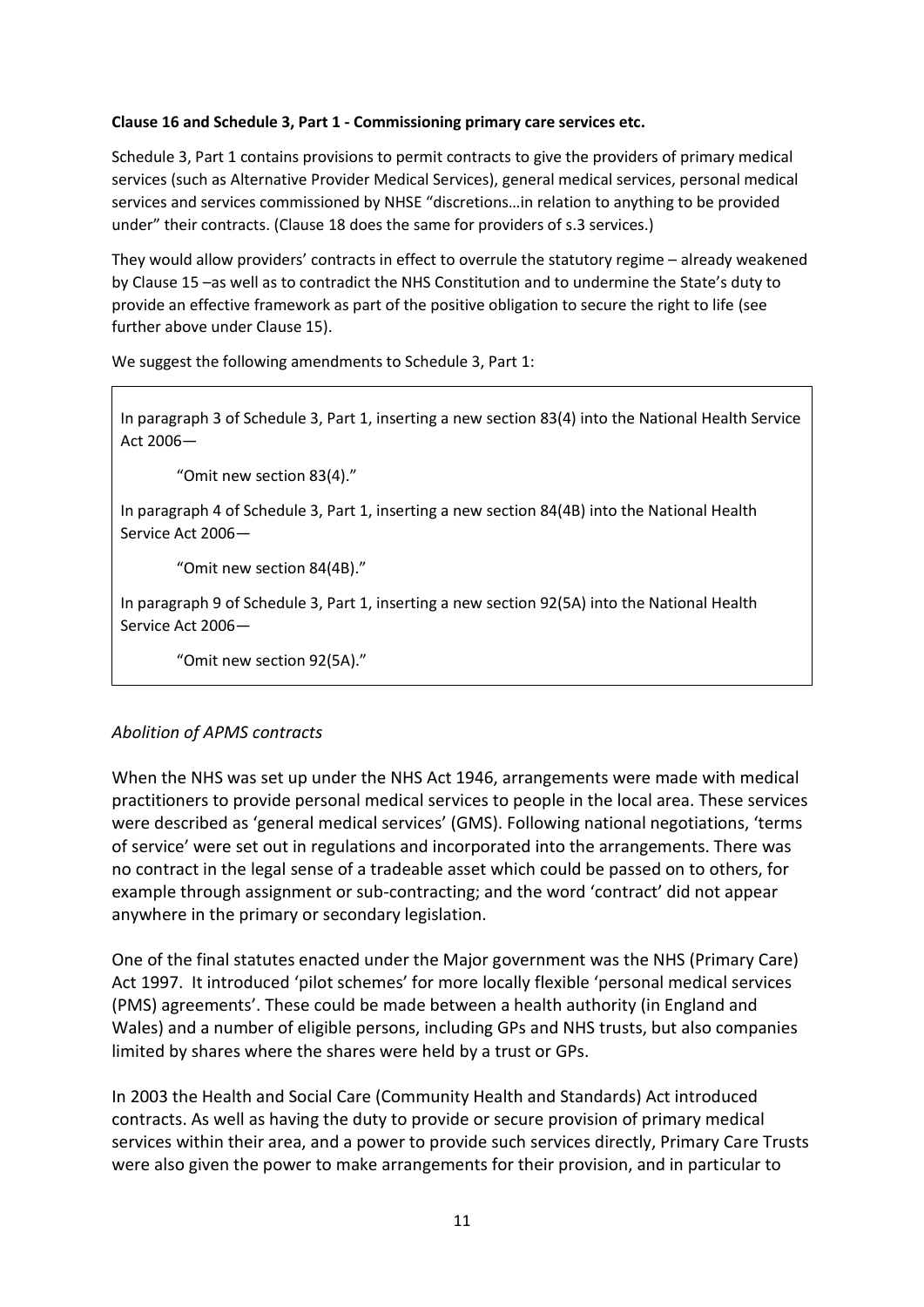make contractual arrangements with any person. This included arrangements with companies limited by shares. No restriction on share ownership was stipulated in the legislation. Alternative Provider Medical Services (APMS) contracts were devised in the exercise of this power, following directions from the Secretary of State, not regulations which need to be laid before Parliament.

The power to enter into APMS contracts passed to NHSE in 2012, and the Bill will now pass this power to ICBs.

APMS contracts have been described by a [health industry lawyer](https://www.cartercamerons.com/wp-content/uploads/2014/02/Bidding_for_NHS_contracts_-_APMS_contract_terms_and_conditions.pdf) as "the private sector's gateway to providing primary health care to NHS patients". This is because when Parliament created the two main GP contract types - General Medical Services (GMS) contracts, and Personal Medical Services (PMS) agreements – it ensured that the private sector was not eligible to hold them. It allowed companies limited by shares to hold these two types, but imposed restrictions on the identity of their shareholders. In summary, only companies with GPs, regulated health professionals and (for PMS agreements) NHS trusts and foundation trusts, as shareholders can hold them.

Major companies awarded APMS contracts are reported to have failed: e.g., [UnitedHealth](https://www.bmj.com/content/340/bmj.c1071) for the Camden Road surgery in London in 2008, which no longer exists; [Atos](https://www.theguardian.com/society/2011/apr/12/nhs-privatisation-future-policy) pulled out of St Paul's Way medical centre in Bow in 2011; [Serco](https://www.bmj.com/content/347/bmj.f7549) pulled out of its out-of-hours contract in Cornwall in 2013, after a damning Select Committee [report;](https://old.parliament.uk/business/committees/committees-a-z/commons-select/public-accounts-committee/news/out-of-hours-gp-service-in-cornwall/) and The Practice Group, a majority-owned Centene company, pulled out of the Osler House surgery in Harlow, Essex in 2018, according to [the Daily Mail.](https://www.dailymail.co.uk/news/article-5720255/A-profit-greedy-American-health-giant-thousands-Britain-lost-local-GP.html)

[Most recently,](https://www.theguardian.com/society/2021/feb/26/nhs-gp-practice-operator-with-500000-patients-passes-into-hands-of-us-health-insurer) in early 2021, at least 34 APMS contracts across London were in effect transferred to Operose Health Limited, a subsidiary of the giant US health company, Centene Corporation. This was achieved by the company which held the contracts, AT Medics Limited, transferring the ownership of its holding entity, AT Medics Holdings LLP, to Centene subsidiaries.

According to [NHS Digital,](https://digital.nhs.uk/data-and-information/publications/statistical/nhs-payments-to-general-practice/england-2019-20) there were 180 APMS practices in England in 2019-20, covering just over 1 million (and 1.8% of) registered patients. These can be seen on [this map](https://www.google.com/maps/d/viewer?mid=1sPwTEj9V-qxPP-jFl8uj60I8NEWtJKXs&ll=52.32083484615838%2C-2.157235211730874&z=7) compiled by Dr Paul O'Brien.

Parliament should take back control of who is eligible, directly and indirectly, to hold contracts for primary medical services by abolishing APMS contracts and ensuring that GMS contracts and PMS agreements cannot be sub-contracted, assigned or novated to any person who is not eligible to enter into the contract or agreement. The amendments we suggest below are intended to achieve that:

In paragraph 3 of Schedule 3, Part 1, inserting a new section 82B into the National Health Service Act 2006, remove the full stop at the end and insert the following—

 "by entering into general medical services contracts in accordance with section 84, or personal medical services agreements in accordance with section 92"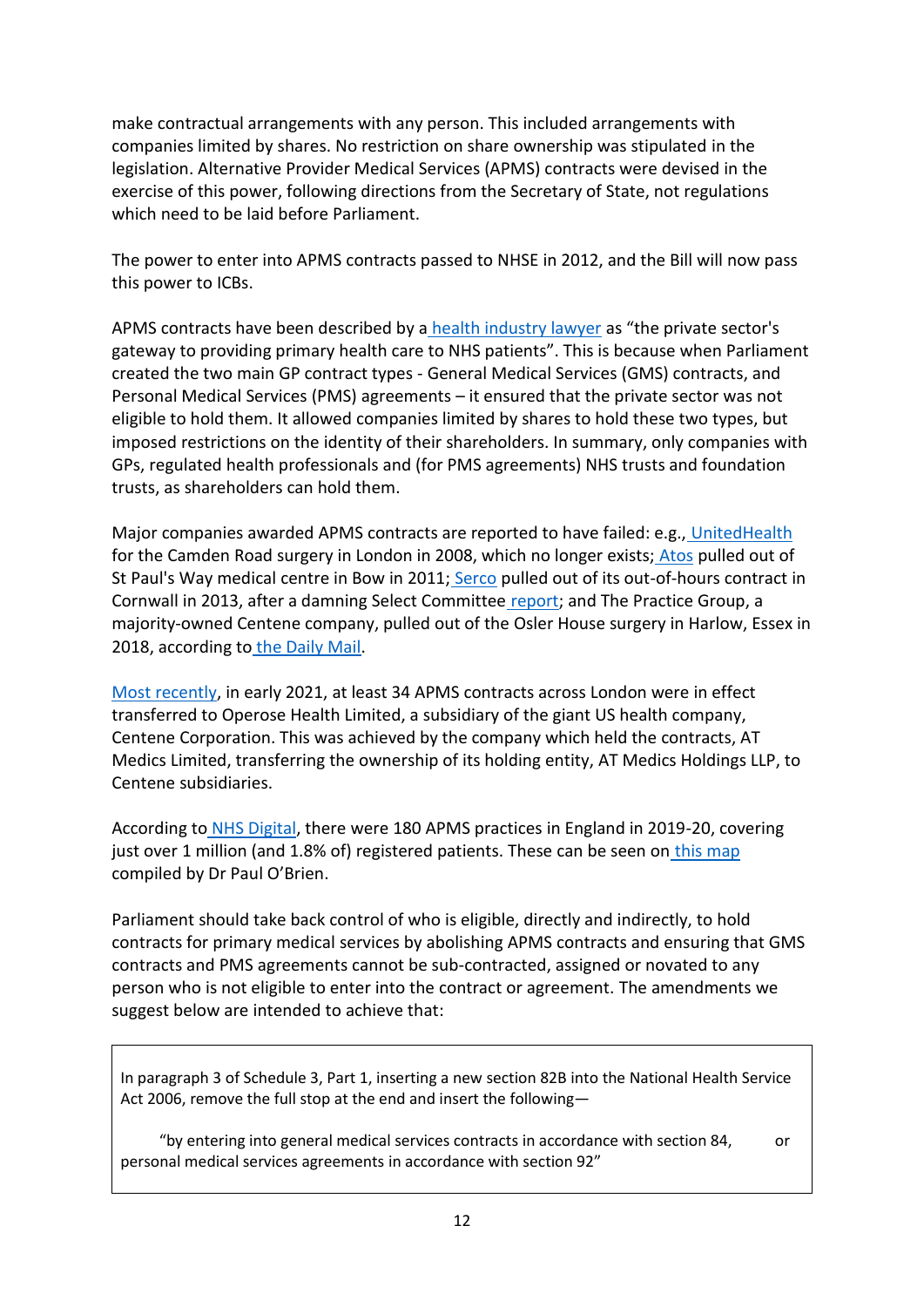In paragraph 3 of Schedule 3, Part 1, inserting a new section 83 into the National Health Service Act 2006—

"Omit new section 83."

After paragraph 5 of Schedule 3, Part 1, insert—

 "(5A) Any person to whom a general medical services contract may be sub-contracted, assigned or novated must—

(a) be a person eligible to enter into a general medical services contract, and

 (b) if the person is a company, limited liability partnership or any other form of corporate entity it must be entirely owned and controlled by a person eligible to enter into a medical services contract."

After paragraph 9(4) of Schedule 3, Part 1, insert—

 "(4A) Any person to whom an agreement under this section may be sub-contracted, assigned or novated must—

(a) be a person eligible to enter into such an agreement, and

 (b) if the person is a company, limited liability partnership or any other form of corporate entity it must be entirely owned and controlled by a person eligible to enter into such an agreement."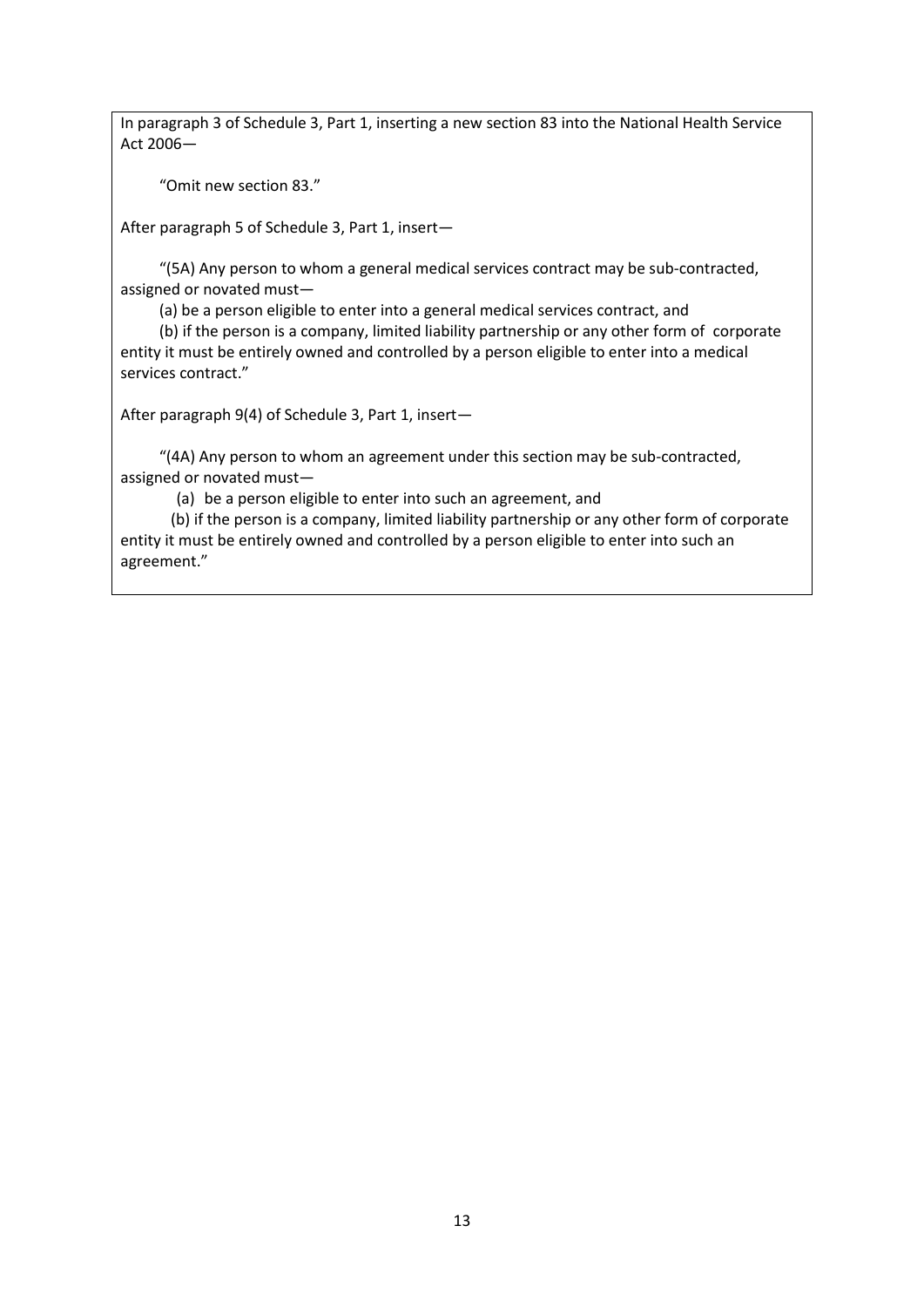#### **Clause 18 - Commissioning arrangements: conferral of discretions**

This clause would permit contracts to give the providers "discretions…in relation to anything to be provided under" their contracts.

Taken with the discretions also to be given in relation to primary medical services (Clause 16 and Schedule 3, Part 1), and the weakening of section 3 by Clause 15, providers would be able in effect to overrule the statutory regime as well as to contradict the NHS Constitution and undermine the State's duty to provide an effective framework to secure the right to life (see above).

We therefore suggest this amendment:

*In clause 18*

"Omit Clause 18"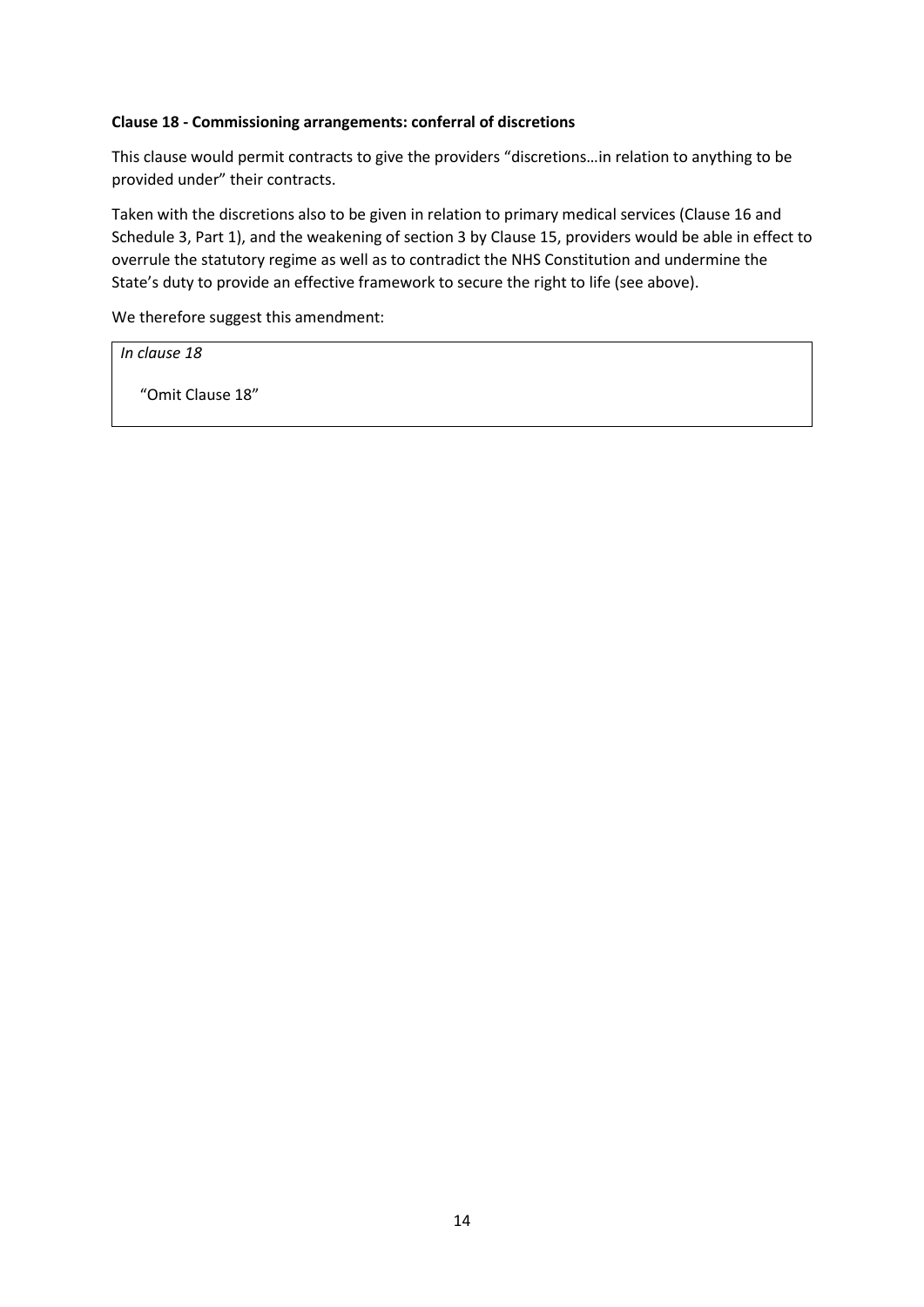#### **Clause 19 –General functions**

#### *New section 14Z42 - Duty to promote integration*

We welcome the express recognition that provision of housing accommodation is a health-related service, in new section 14Z42(4).

#### *New section 14Z44 - Public involvement and consultation by integrated care boards*

ICBs will have a duty to make arrangements to secure that individuals to whom the services are being or may be provided, and their carers and representatives, are involved in the planning of commissioning arrangements, and in the development and consideration of proposals for changes that would impact on the manner in which the services are delivered and/or the range of services. This is the same duty that is currently imposed on CCGs (s.14Z2(2) of the NHS Act 2006).

Under [section 14Z2\(3\)](https://www.legislation.gov.uk/ukpga/2006/41/section/14Z2) of the NHS Act 2006, CCGs must also describe in their constitutions the arrangements made by them in this regard, and include a statement of principles which they will follow in implementing those arrangements. New section 14Z44 would omit these duties currently on CCGs. ICBs should have the same duties as CCGs in this regard and so we suggest the following amendment:

#### *Clause 19*

Insert after subsection (2) of new section 14Z44 of the NHS Act 2006—

"(2A) The integrated care board must include in its constitution—

(a) a description of the arrangements made by it under subsection (2), and

(b) a statement of the principles which it will follow in implementing those arrangements."

#### *New section 14Z49 - Guidance by NHS England*

The new section 14Z49 omits the duty currently on NHSE (unde[r section 14Z8\(3\)](https://www.legislation.gov.uk/ukpga/2006/41/section/14Z8) of the 2006 Act) before publishing, and significantly revising, commissioning guidance for CCGs to consult with Healthwatch England. This duty should also apply to guidance for ICBs.

# *Clause 19* Insert after subsection (2) of new section 14Z49 of the NHS Act 2006— "(3) NHS England must consult the Healthwatch England committee of the Care Quality Commission— (a) before it first publishes guidance under this section, and (b) before it publishes any revised guidance containing changes that are, in the opinion of the Board, significant."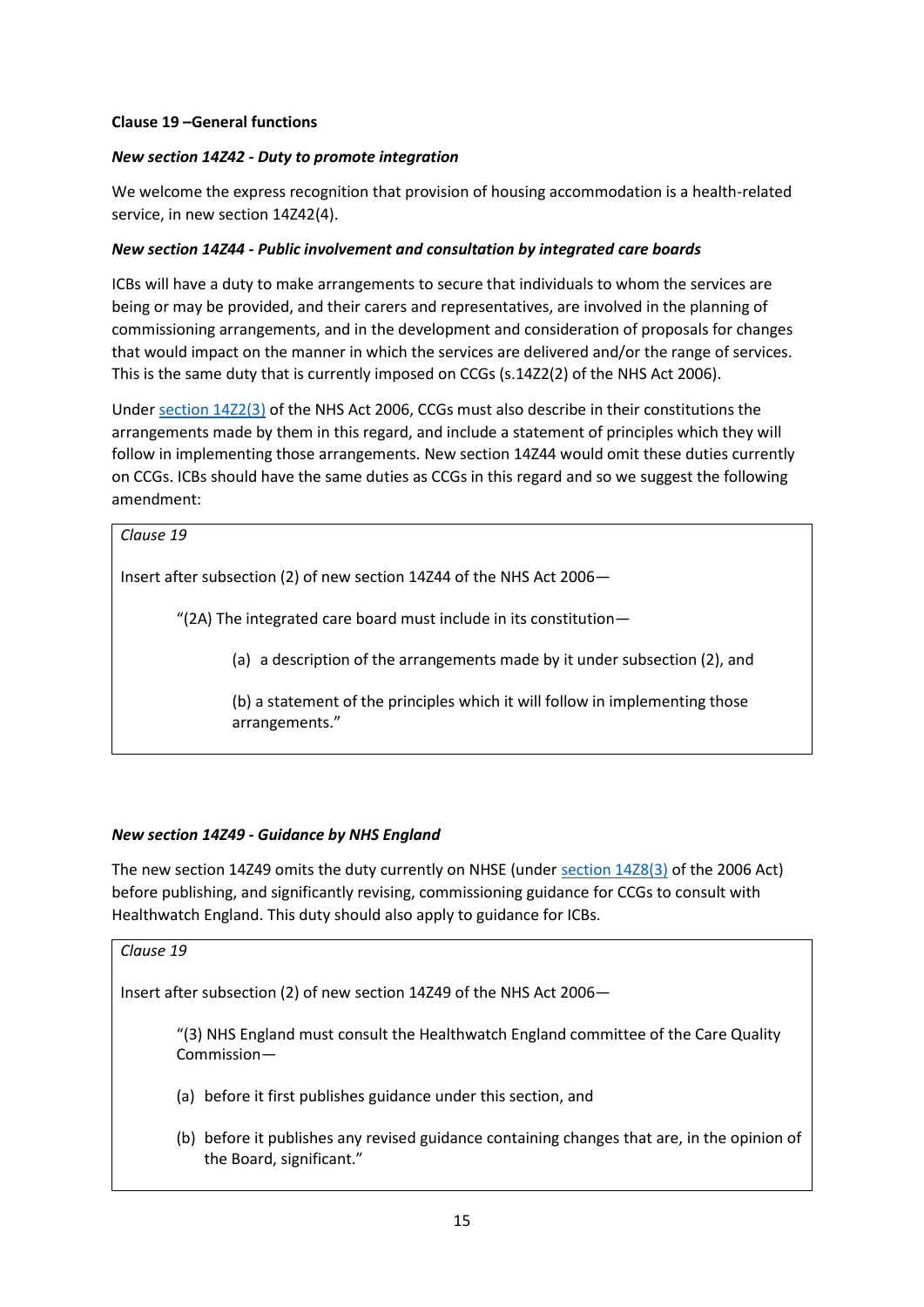#### **After Clause 19 – review and scrutiny**

A local authority has power to "review and scrutinise any matter relating to the planning, provision and operation of the health service" [under Part 4](https://www.legislation.gov.uk/uksi/2013/218/part/4/made) of the Local Authority (Public Health, Health and Wellbeing Boards and Health Scrutiny) Regulations 2013. Those provisions were made by the Secretary of State [under section 244](https://www.legislation.gov.uk/ukpga/2006/41/section/244) of the NHS Act 2006.

ICBs will almost always cover several local authority areas. But many decisions will be taken at socalled 'place' level, which will be smaller than an ICB area. Yet 'places' are not mentioned or acknowledged in the Bill.

If local authority review and scrutiny is not linked to the level at which decisions are made, both at ICB and place-level, then there will be a further significant dilution of local accountability.

The following amendment is therefore aimed at ensuring review and scrutiny powers operate at the lowest level at which decisions will be made, as well as at ICB level.

After Clause 19, insert—

#### "**19A Review and scrutiny**

The Secretary of State shall exercise his powers under section 244 of the NHS Act 2006 (review and scrutiny by local authorities) to ensure that review and scrutiny by a local authority of any matter in connection with the planning, provision and operation of the health service in its area which relates to the functions of an integrated care board occurs at the most local level."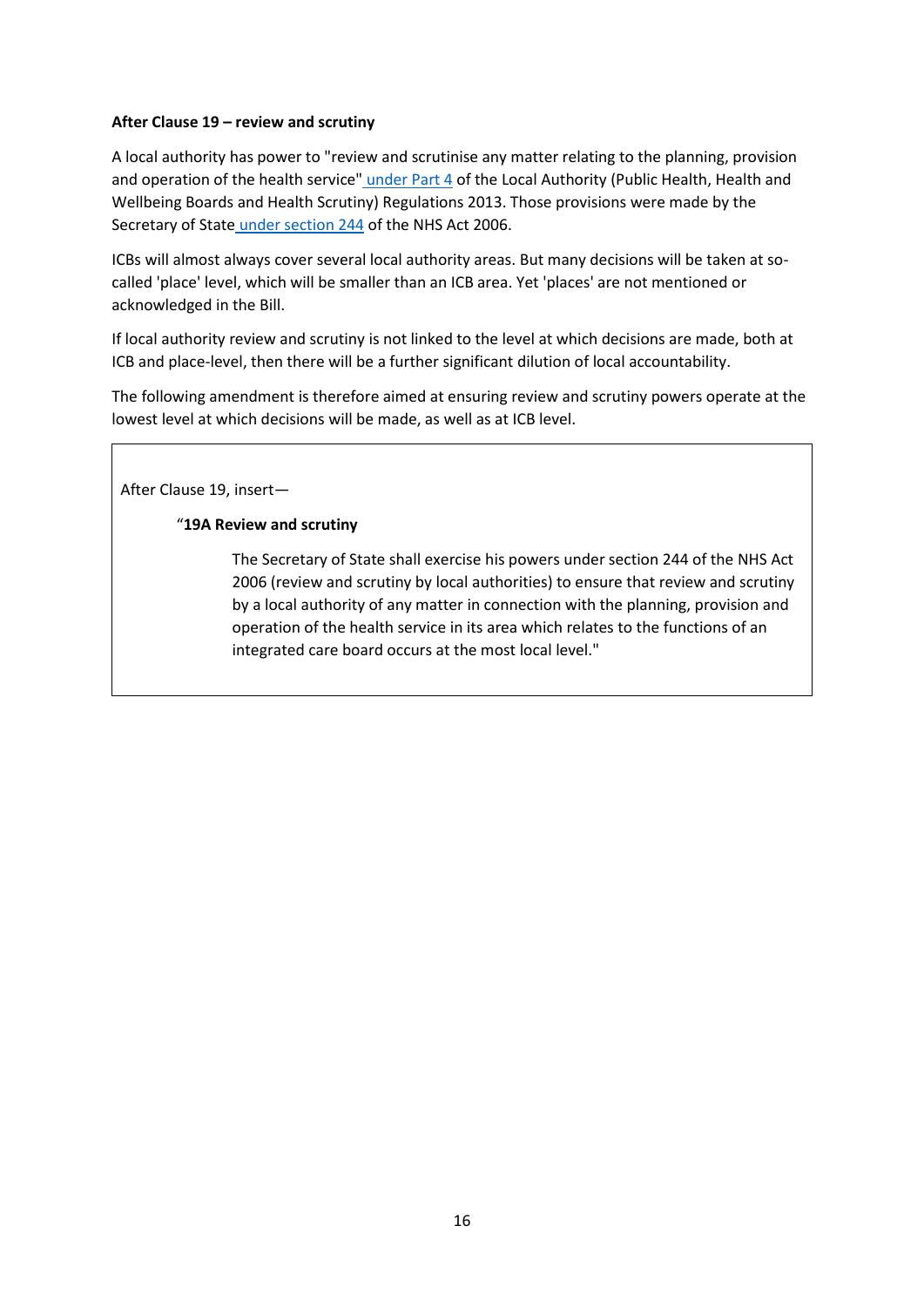#### **Clause 20 - Integrated care partnerships and strategies**

#### *ICP membership*

The possibility of representatives of companies being members of ICPs should not be allowed, as this conflicts with the legal duties of company directors and the Nolan principles (see Clause 13 above).

We therefore suggest this amendment:

In Clause 20(4), after subsection (2) of new section 116ZA of the Local Government and Public Involvement in Health Act 2007, insert—

"(2A) Members of an integrated care partnership, or of its sub-committees, shall not include any individual who is an officer or employee of a company, or who represents a company."

#### *Access to ICP meeting and documents*

ICPs (unlike ICBs) will not be added to the list of bodies to which the Public Bodies (Admission to Meetings) Act 1960 applies.

The most extensive rights the public have in relation to the meetings and documents of public bodies are in relation to local authorities under [Part VA of the Local Government Act 1972.](https://www.legislation.gov.uk/ukpga/1972/70/part/VA)

We therefore suggest the following amendments which would make ICPs subject to the same provisions on access to meetings and documents that apply to principal councils, and to require online access to meetings. They would also strengthen the ability of the public to make deputations. (These amendments mirror those that would apply to ICBs pursuant to the amendments we have suggested 'After Clause 13' above.)

In Clause 20(4), after subsection (3) of new section 116ZA of the Local Government and Public Involvement in Health Act 2007, insert—

"(4) The provisions of Part VA of the Local Government Act 1972 (Access to Meetings and Documents of Certain Authorities, Committees and Sub-Committees) shall apply to an integrated care partnership, and any sub-committee, as they do to a principal council and its committees and sub-committees.

(5) The meetings of an integrated care partnership and any sub-committee shall be open to the public online, streamed live online, and recordings shall be accessible online to the public after the meetings.

(6) An integrated care partnership shall ensure that members of the public are able to request and make deputations to pose questions and to make presentations at meetings of the partnership and of any sub-committee, and to receive oral and written responses."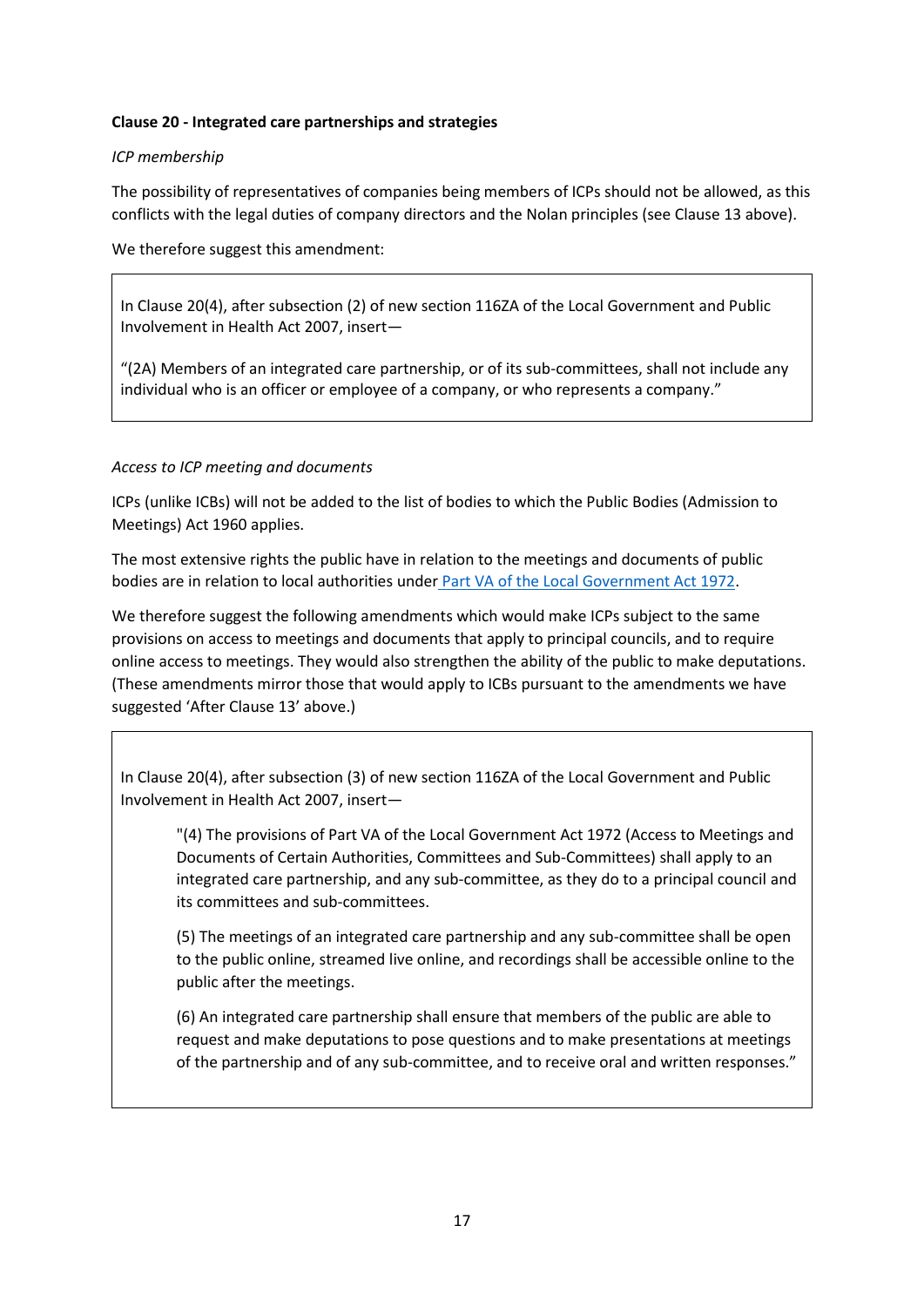#### **Clause 25 and Schedule 4 -Integrated care system: further amendments**

The Bill currently makes ICBs subject to the Freedom of Information Act 2000 (Schedule 4, paragraph 60, which would add ICBs to Part 3 of Schedule 1 to the Freedom of Information Act 2000 (NHS in England and Wales). There is no similar provision for ICPs. The following amendment would therefore bring ICPs within the 2000 Act as well.

At the end of paragraph 60 of Schedule 4 (see Clause 25), insert—

"after paragraph 37B insert—

"37C An integrated care partnership established under section 116ZA of the Local Government and Public Involvement in Health Act 2007."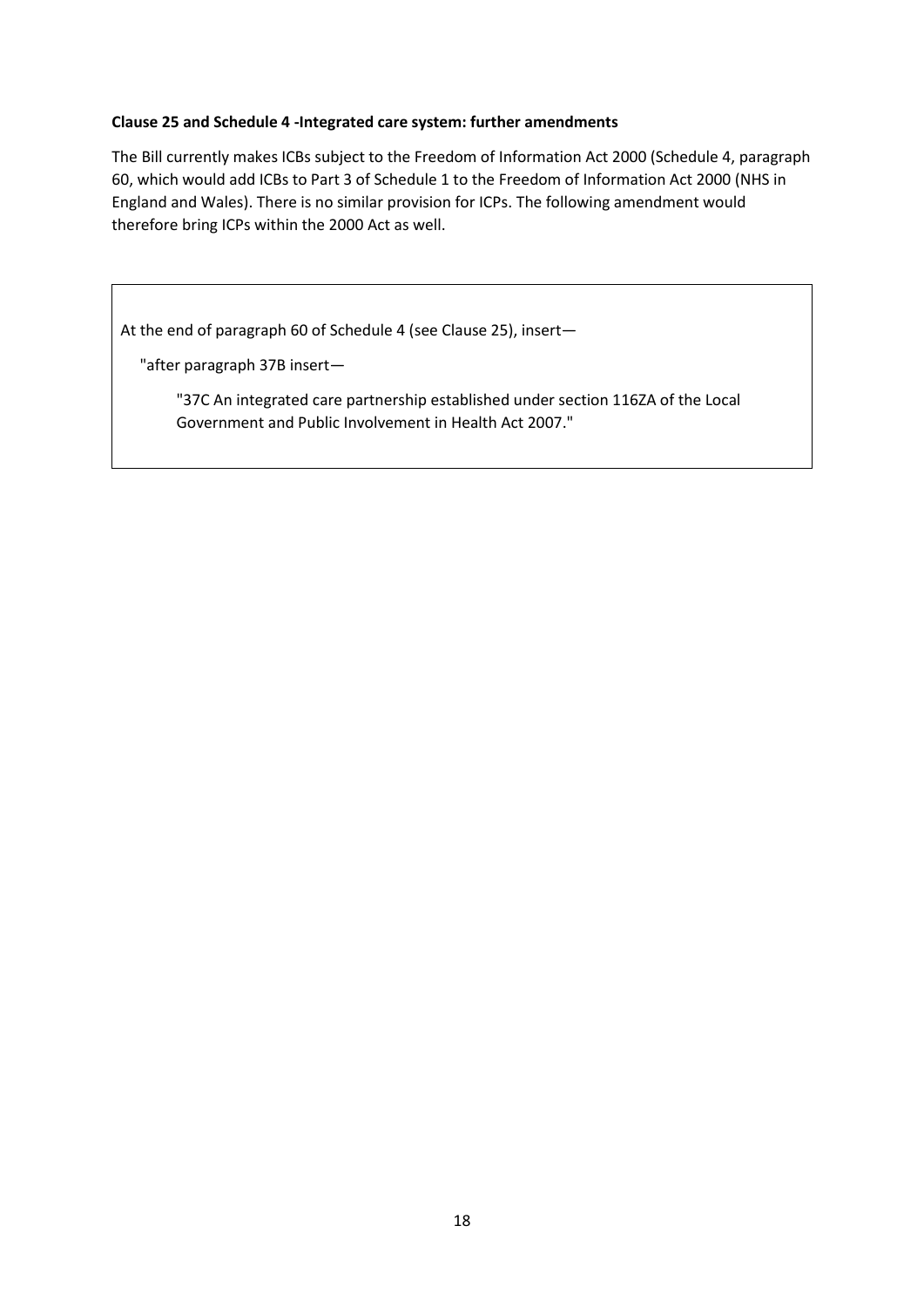#### **Clause 38 - Reconfiguration of services: intervention powers - and Schedule 6**

This clause and Schedule 6 of the Bill would give new powers to the Secretary of State in relation to a change in the arrangements for the provision of NHS services where that change impacts on the manner in which a service is delivered to individuals (at the point when the service is received by users), or the range of health services available to individuals – a "reconfiguration of NHS services".

Currently, the Secretary of State can only intervene following a local authority referral made under [Part 4](https://www.legislation.gov.uk/uksi/2013/218/part/4/made) of The Local Authority (Public Health, Health and Wellbeing Boards and Health Scrutiny) Regulations 2013 where "any proposal for a substantial development of the health service in the area of a local authority…, or for a substantial variation in the provision of such service" is under consideration and several pre-conditions are met.

According to the Explanatory Notes, these new powers would require "a reconfiguration to be referred to him instead of being dealt with locally" and "[t]o support this intervention power, the current Local Authority referral power…will be amended to reflect the new process. This does not remove the local Health Oversight and Scrutiny Committee (HOSC) role or the requirement to involve them in reconfigurations" (paragraph 95).

If these new powers are enacted, the continued role of HOSCs and what amendments will be made to the 2013 Regulations, are unclear, as is the reason why the triggers for the Secretary of State's intervention and for a local authority's referral would be different.

Moreover, the new powers include a power for the Secretary of State to direct ICBs and/or NHSE to consider a reconfiguration (paragraph 6 of new Schedule 10A of the NHS Act 2006). No limitation on this power is expressed. It could easily be used with a view to reducing services.

Most fundamentally, if these provisions are enacted, they would amount to a further centralisation of power and another incremental loss of local accountability. Community Health Councils (CHCs) used to have the duty to represent the interests of the local public in the health service and were able to refer reconfigurations to the Secretary of State. This ability disappeared when CHCs were abolished by the NHS Reform and Health Care Professions Act 2002. Following their abolition, local authorities were given the referral power, and now the Secretary of State wants to have a direct power to intervene instead of local authorities. The direction of travel should be back towards greater local accountability not towards greater centralisation of power.

We therefore suggest the following amendment:

*Clause 38 and Schedule 6* 

"Omit clause 38 and Schedule 6.""